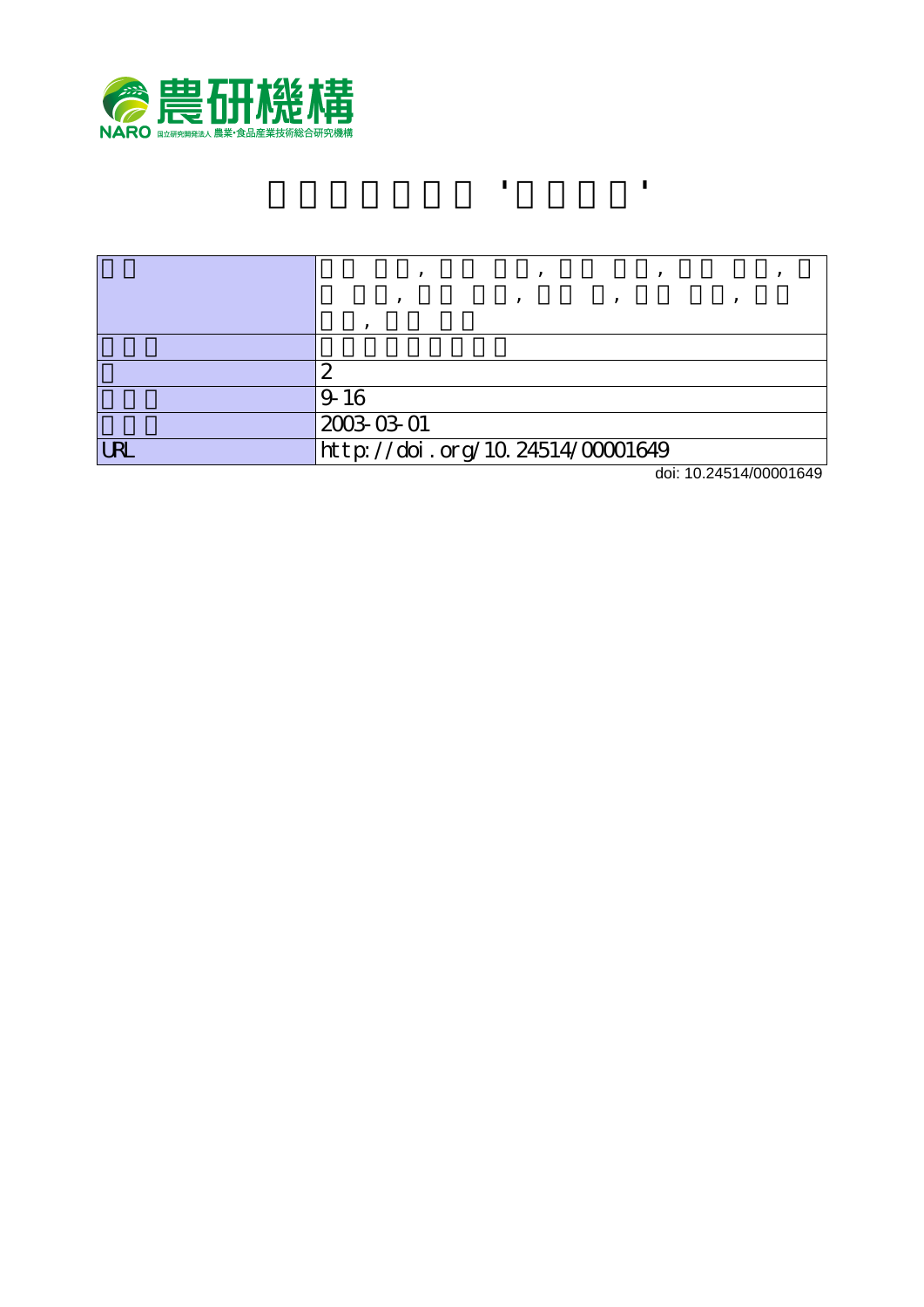

## 424-0292 **静岡県清水市**

## New Kumquat Cultivar 'Puchimaru'

Toshio YOSHIDA, Hirohisa NESUMI, Terutaka YOSHIOKA, Hiroyuki IEKI, Yuji ITO, Mutsuko NAKANO, Isamu UENO, Yoshio YAMADA, Shoji MURASE and Fumitaka TAKISHITA

> Department of Citrus Research, Okitsu, National Institute of Fruit Tree Science National Agricultural Research Organization, Shimizu, Shizuoka 424-0292, Japan

## **Summary**

'Puchimaru' is a new kumquat cultivar released in 1999 by the Department of Citriculture (Okitsu), National Institute of Fruit Tree Science, Ministry of Agriculture, Forestry and Fisheries. It originated from a cross between Naga kinkan and 'Tetraploid Ninpou kinkan', made in 1987 at the Okitsu Branch, Fruit Tree Research Station to breed superior seedless cultivars. It was selected as a promising triploid hybrid in 1992, and had been subjected to the local adaptability test as 'Kankitsu Okitsu 49', conducted at 17 prefectural experimental stations in Japan. It was designated and registered as 'Kinkan Norin No.1' in August 13, 1999 and also registered as No.10379 under the Seed and Seedlings Law of Japan in July 10, 2002.

The tree is medium in vigor and intermediate between upright and spreading in growth habit. It is resistant to citrus canker and considerably resistant to citrus scab. The fruit is about 11g in weight and reaches 20g in the warm district. The shape is ellipsoid. The rind is deep orange in color and about 4 mm thick. The oil glands are somewhat large and conspicuous but the fruit surface texture is smooth. The flesh is orange in color and tender but juice content is relatively low. The rind is sweet and not bitter, and the central part of fruit is not so acid. The fruit has very few or no seeds. The fruit ripens in January. This cultivar is recommended for commercial cultivation at the warmer district of the citrus-growing areas in Japan and in the greenhouse. It is also recommended for growing at home gardens.

**Key words**: *Fortunella*, kumquat, triploid, new cultivar, fruit breeding

| †1   |      |    |    | 1303            | † 5  |          |
|------|------|----|----|-----------------|------|----------|
|      | 2002 | 11 | 11 | 2003<br>27<br>1 | † 6  | 143-0001 |
| $+2$ |      |    |    | 859-2501        | $+7$ |          |
| †3   |      |    |    | 729-2494        | $+8$ | 765-0053 |
| † 4  |      |    |    | 319-2293        |      |          |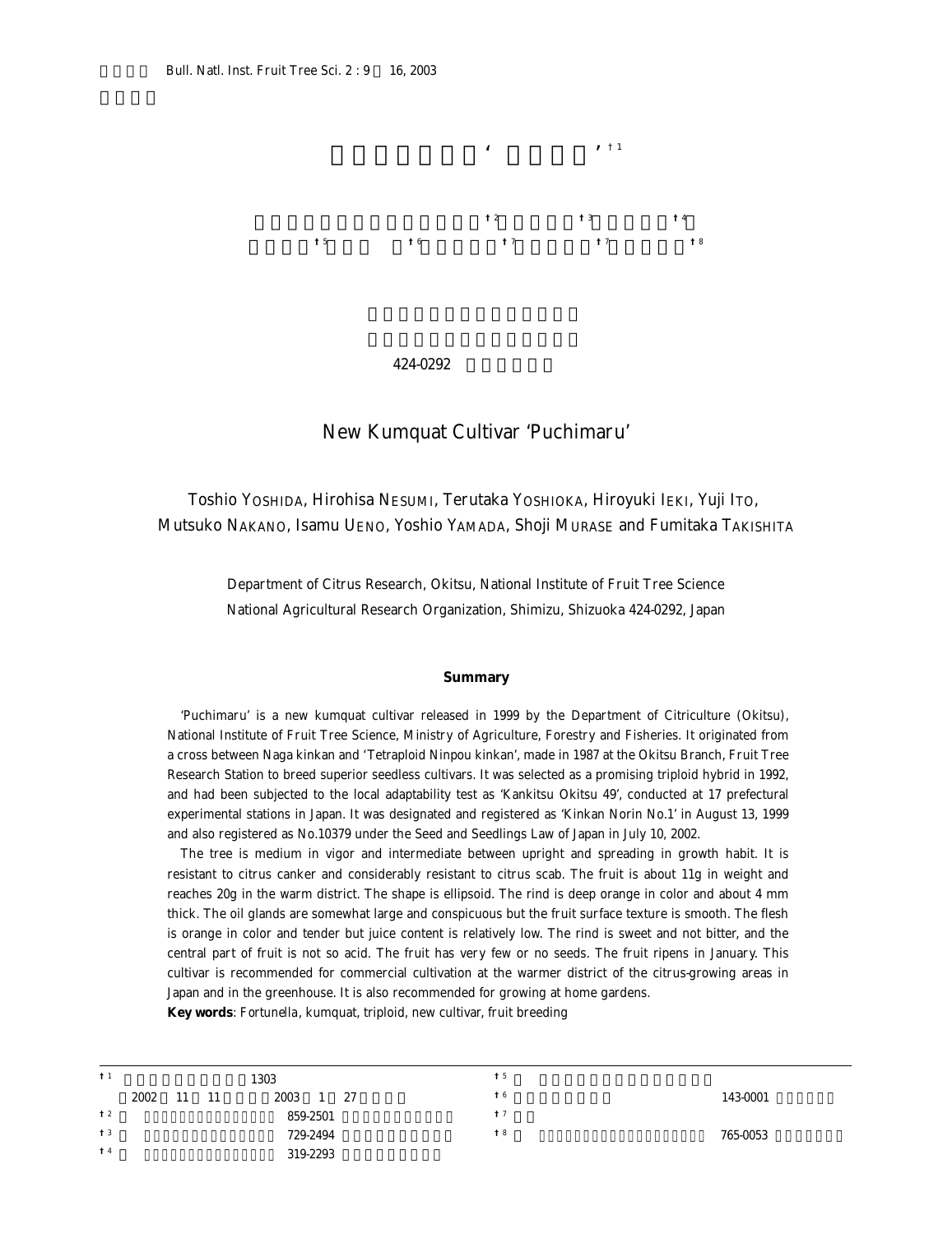|                                                          |                                                      |                                                                      | 10249                                | 2002                               | $\pmb{\epsilon}$<br>$\, ,$                                           |  |
|----------------------------------------------------------|------------------------------------------------------|----------------------------------------------------------------------|--------------------------------------|------------------------------------|----------------------------------------------------------------------|--|
| Swingle<br>Swingle<br>Swingle<br>hindsii Swingle<br>2001 | F. polyandra Tanaka<br>F. obovata Tanaka<br>$\bf 6$  | Fortunella crassifolia<br>F. margarita<br>F. japonica<br>$F_{\cdot}$ | $\pmb{\epsilon}$<br>$\, ,$           |                                    | $\bf 5$                                                              |  |
| 270ha<br>1999<br>$90\mathrm{ha}$                         |                                                      | 140ha<br>$\pmb{2001}$                                                |                                      |                                    |                                                                      |  |
| 1993<br>$3,500$ t<br>2001)                               | ha<br>316ha<br>1999<br>$\mathbf 1$                   | $\overline{(}$                                                       | 1987<br>$\boldsymbol{7}$             |                                    |                                                                      |  |
|                                                          |                                                      |                                                                      | $\pmb{\epsilon}$<br>$\pmb{\epsilon}$ |                                    | $^\mathrm{^\mathrm{o}}$<br>Fig. 1<br>$\, ,$                          |  |
|                                                          | 1998                                                 |                                                                      |                                      |                                    | 1989<br>12<br>1989<br>$\boldsymbol{4}$<br>$\, ,$<br>$\pmb{\epsilon}$ |  |
|                                                          |                                                      |                                                                      | $G-1307$                             | 1990                               | $\boldsymbol{2}$                                                     |  |
| 2002a                                                    | $\epsilon$<br>$^\bullet$                             | 1983 '                                                               | $\pmb{\epsilon}$                     | 1992<br>$\mathbf{1}$<br>49<br>$\,$ | $\boldsymbol{4}$                                                     |  |
| $\pmb{\epsilon}$<br>$\bf 6$                              | $5\,$<br>$\cdot$<br>$2002\mathrm{b}$                 | 1997 '<br>$\pmb{\epsilon}$<br>,                                      | Puchimaru                            |                                    | Naga kinkan                                                          |  |
|                                                          | 'Oroblanco' Soost and Cameron 1981  'Melogold' Soost |                                                                      |                                      |                                    | Tetraploid Ninpou kinkan                                             |  |

and Cameron 1985

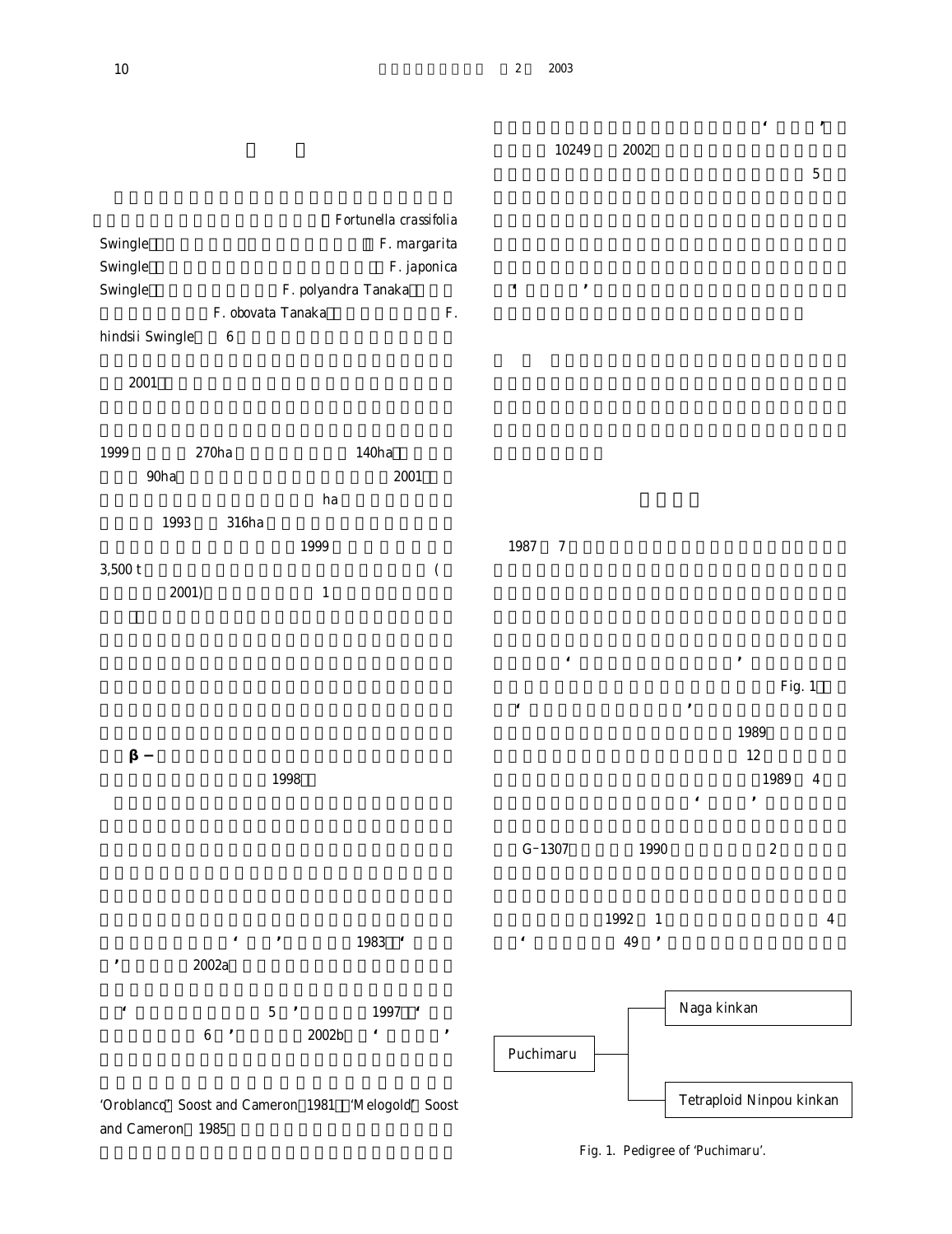

Table 1. Tree characteristics of 'Puchimaru' compared with Ninpou kinkan, Naga kinkan and 'Tetraploid Ninpou kinkan' at Okitsu, Shizuoka (1998).

| Cultivar                           | <b>Tree</b><br>vigor | Tree<br>growth | Density<br>οf       | Thorn  |                   | Occurrence<br>of | Occurrence<br>of | Full<br>bloom     |  |
|------------------------------------|----------------------|----------------|---------------------|--------|-------------------|------------------|------------------|-------------------|--|
|                                    |                      | habit          | twigs               | Number | Length            | citrus canker    | citrus scab      |                   |  |
| Puchimaru                          | Intermediate         | Intermediate   | Semi-dense          | Few    | Short             | None             | None             | Mid-July          |  |
| Ninpou kinkan                      | Weak                 | Semi-upright   | Dense               | Few    | <b>Short</b>      | None             | None             | <b>Early July</b> |  |
| Naga kinkan                        | Weak                 | Semi-upright   | Dense               | None   | $\qquad \qquad -$ | None             | None             | Mid-July          |  |
| <b>Tetraploid Ninpou</b><br>kinkan | Weak                 | Upright        | <b>Intermediate</b> | Many   | <b>Short</b>      | None             | None             | Mid-July          |  |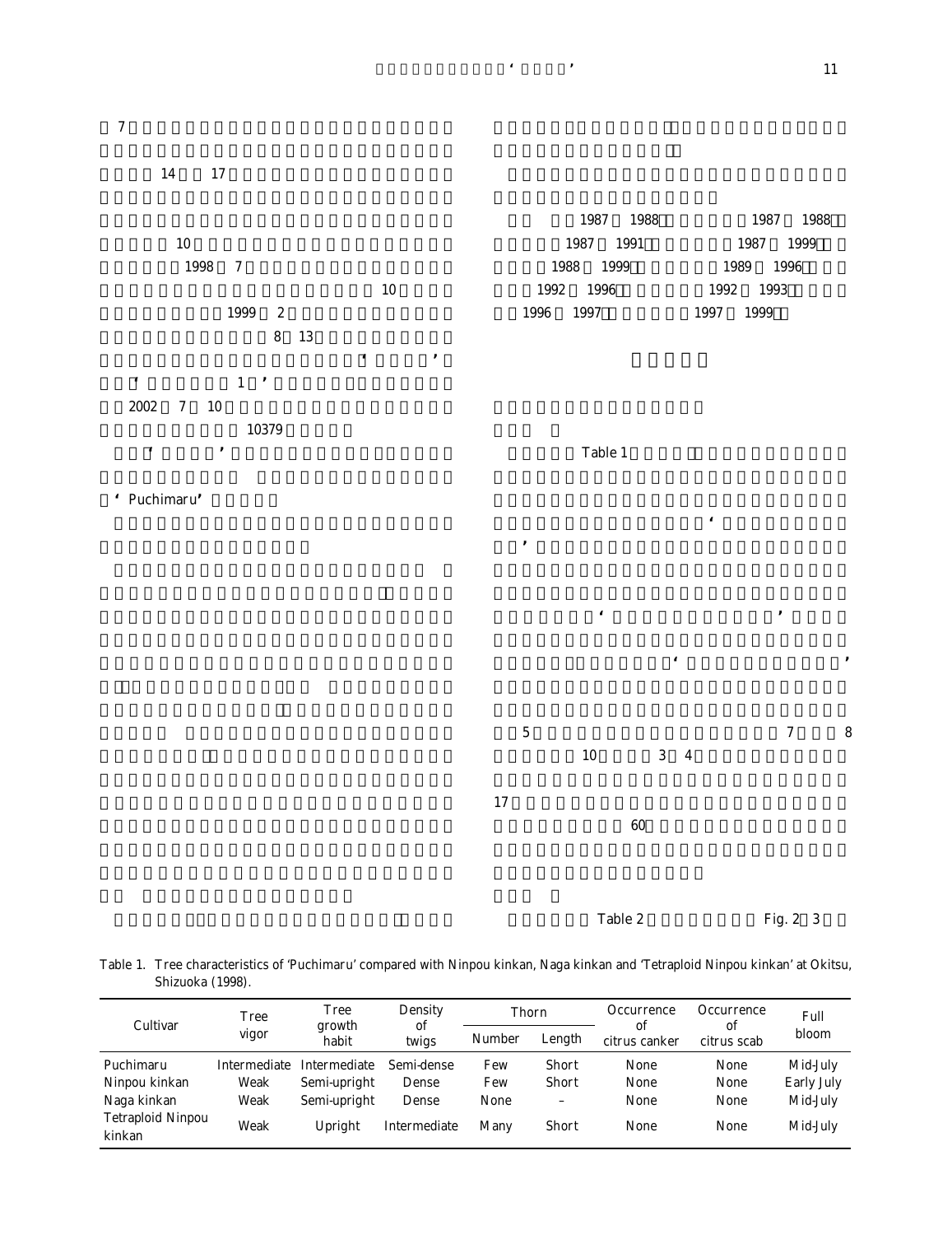| Cultivar                    | Date           | Fruit         | D/H                | Rind          |                   |                 | Juice                | Brix <sup>y</sup> | Acid <sup>y</sup> | Number of seeds |                            | Beginning             | Full                             | Time |
|-----------------------------|----------------|---------------|--------------------|---------------|-------------------|-----------------|----------------------|-------------------|-------------------|-----------------|----------------------------|-----------------------|----------------------------------|------|
|                             | οf<br>analysis | weight<br>(g) | index <sup>z</sup> | Surface       | thickness<br>(mm) | <b>Firmness</b> | content              | $(\%)$            |                   |                 | (g/100g) Perfect Imperfect | of rind<br>coloration | rind<br>coloration maturation    | of   |
| Puchimaru                   | Jan. 9         | 11.3          | 87                 | <b>Smooth</b> | 3.6               |                 | semi-firm Low-medium | 21.0              | 1.47              | 0.3             | 0.1                        |                       | Early Nov. Early Jan. Early Jan. |      |
| Ninpou kinkan               | Jan. 9         | 10.5          | 95                 | Smooth        | 3.0               | semi-firm       | Medium               | 20.1              | 1.38              | 5.4             | 0                          |                       | Early Nov. Early Jan. Late Jan.  |      |
| Naga kinkan                 | Jan. 9         | 9.8           | 69                 | Smooth        | 2.6               | Firm            | Medium-high 14.7     |                   | 1.89              | 3.4             | 0.3                        |                       | Early Nov. Early Jan. February   |      |
| Tetraploid<br>Ninpou kinkan | Jan. 9         | 12.8          | 93                 | Smooth        | 4.4               | Medium          | Medium               | 19.2              | 0.93              | 4.7             | 0                          |                       | Early Nov. Early Jan. Early Jan. |      |

Table 2. Fruit characteristics of 'Puchimaru' compared with Ninpou kinkan, Naga kinkan and 'Tetraploid Ninpou kinkan' at Okitsu, Shizuoka (1998).

z (Diameter/height) x 100.

y Whole fruit except seeds was mashed by a mixer and the mash was diluted 3 times with distilled water (W/V).

Brix value and acid content of the supernatant were measured. The values were tripled.

| Prefecture             | <b>Tree</b>     | Tree             | Density                | Thorn  |                          | Occurrence          | Occurrence                   | Full              |
|------------------------|-----------------|------------------|------------------------|--------|--------------------------|---------------------|------------------------------|-------------------|
| (District)             | vigor           | growth<br>habit  | <sub>of</sub><br>twigs | Number | Length                   | of<br>citrus canker | <sub>of</sub><br>citrus scab | bloom             |
| Chiba                  | Semi-weak       | Semi-spreading   | Intermediate           | Few    | Short                    | None                | None                         |                   |
| Kanagawa               | Intermediate    | Intermediate     | Semi-dense             | Medium | <b>Short</b>             |                     |                              | Mid-July          |
| Shizuoka (Okitsu)      | Intermediate    | Intermediate     | Intermediate           | Few    | <b>Short</b>             | None                | None                         | Mid-July          |
| Shizuoka (Izu)         | Intermediate    | Intermediate     | Intermediate           | Few    | <b>Short</b>             | None                | None                         | Mid-July          |
| Mie                    | Semi-weak       | Intermediate     | Dense                  | Few    | <b>Short</b>             | None                | None                         | <b>Early July</b> |
| Wakayama               | Intermediate    | Intermediate     | Dense                  | None   | $\overline{\phantom{0}}$ | None                | None                         | Early July        |
| Hiroshima              | Intermediate    | Upright          | Semi-dense             | Much   | $\overline{\phantom{0}}$ | None                | None                         |                   |
| Yamaguchi              | Intermediate    | <b>Spreading</b> | Dense                  | Few    | <b>Short</b>             | None                | None                         | Early Aug.        |
| Ehime (Matsuyama)      | Intermediate    | Semi-upright     | Intermediate           | Much   | <b>Short</b>             | None                | None                         |                   |
| Ehime (Nanyo)          | Intermediate    | Intermediate     | Intermediate           | Few    | <b>Short</b>             | None                | None                         |                   |
| Kumamoto               | Intermediate    | Intermediate     | Intermediate           | Few    | Short                    | None                | None                         | Mid-July          |
| Oita                   | Semi-vigorous   | Semi-drooping    | Dense                  | Medium | <b>Short</b>             | None                | None                         |                   |
| Miyazaki (Sadowara)    | Intermediate    | Spreading        | Intermediate           | Few    | <b>Short</b>             | None                | None                         | Late July         |
| Miyazaki (Nangou)      | <b>Vigorous</b> | Spreading        | Dense                  | Medium | <b>Short</b>             | None                | None                         | Early July        |
| Kagoshima              | <b>Vigorous</b> | Upright          | <b>Sparse</b>          | Few    | Short                    | None                | None                         | Early July        |
| Kagoshima <sup>2</sup> | Vigorous        | Upright          | <b>Sparse</b>          | Few    | Short                    |                     |                              | Mid-May           |
| Okinawa                | <b>Vigorous</b> | Upright          | Dense                  | None   | $\qquad \qquad -$        | Slight              |                              | Mid-May           |

Table 3. Tree characteristics of 'Puchimaru' in various prefectures for local adaptability test (1998).

z Growing in a plastic greenhouse with heating.



42**%でニンポウキンカンよりやや高い.果皮の硬さはニ**

**特性及び果実特性を平成** 10 **年度成績検討会資料から抜 Table 3 4**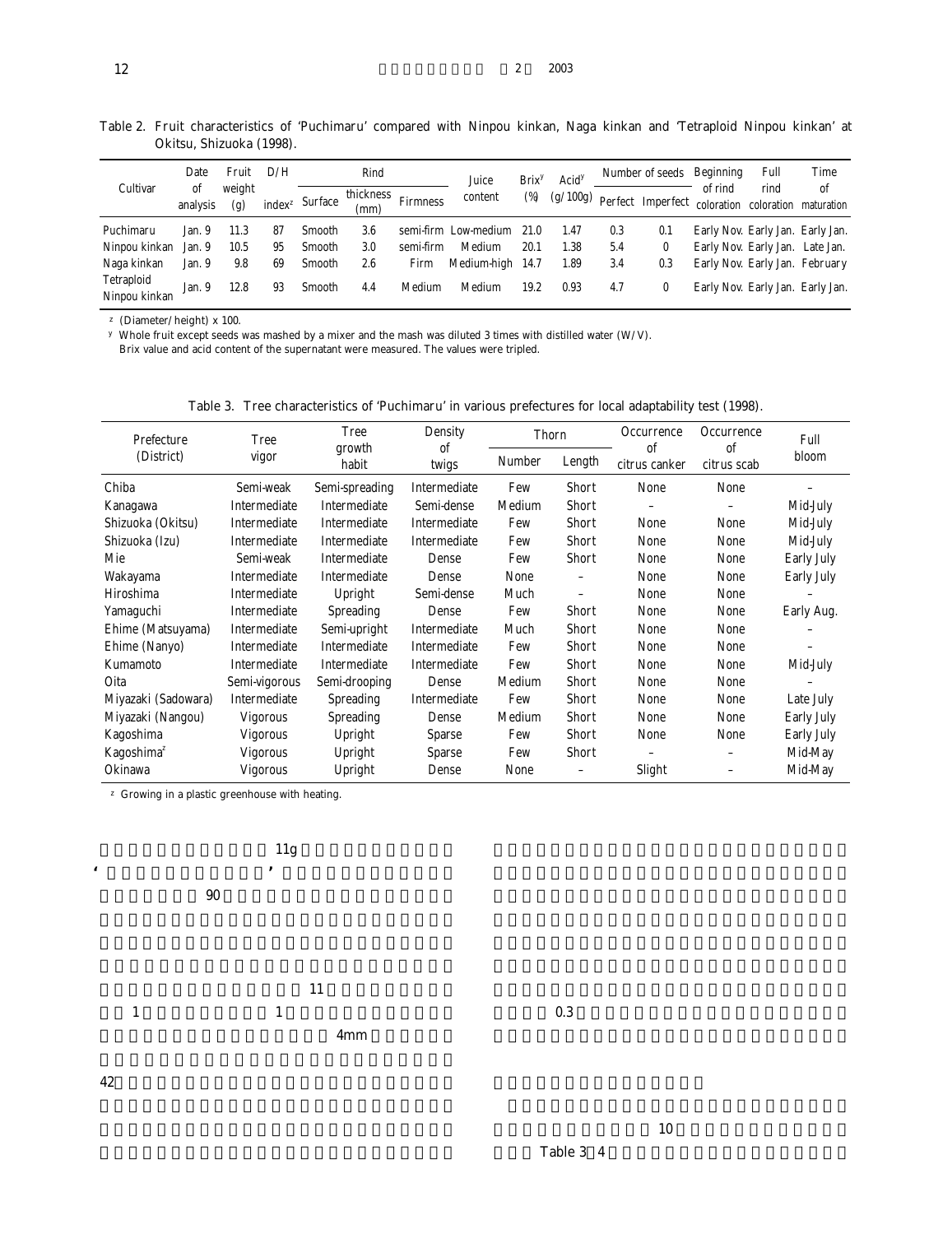|                        | Date           | Fruit         | D/H    | Rind           |                          |                          | Juice                    | $Brix^x$ | Acid <sup>x</sup>        | Number of seeds Beginning |     |                   | Full                                                                  | Time           |
|------------------------|----------------|---------------|--------|----------------|--------------------------|--------------------------|--------------------------|----------|--------------------------|---------------------------|-----|-------------------|-----------------------------------------------------------------------|----------------|
| Cultivar               | of<br>analysis | weight<br>(g) | indexy | <b>Surface</b> | thickness<br>(mm)        | <b>Firmness</b>          | content                  | (%)      |                          |                           |     | of rind           | rind<br>$(g/100g)$ Perfect Imperfect coloration coloration maturation | of             |
| Chiba                  | Feb. 5         | 12            | 94     | Smooth         | 2.1                      | Firm                     | <b>Rather low</b>        | 19.8     | 1.39                     | 0.2                       | 1.4 |                   |                                                                       |                |
| Kanagawa               | Jan. 20        | 9             | 93     | Smooth         | 4.0                      | Soft                     | Low                      | 20.1     | $\overline{\phantom{0}}$ | 0.2                       | 4.7 |                   | Mid-Dec. Early Mar. Late Feb.                                         |                |
| Shizuoka (Okitsu)      | Jan. 9         | 11            | 87     | Smooth         | 3.6                      | semi-firm                | <b>Rather low</b>        | 21.0     | 1.47                     | 0.3                       | 0.1 |                   | Early Nov. Early Jan. Early Jan.                                      |                |
| Shizuoka (Izu)         | Jan. 20        | 13            | 90     | Smooth         | 4.6                      |                          | Low                      | 19.7     | 0.90                     | 0.6                       | 2.2 | Late Nov.         |                                                                       |                |
| Mie                    | Jan. 19        | 10            | 87     | Smooth         | 2.1                      | Firm                     | Low                      | 11.1     | 1.26                     | 0.4                       | 1.8 | Mid-Dec.          |                                                                       |                |
| Wakayama               | Mar. 19        | 15            | 88     | Smooth         | $\equiv$                 | $\qquad \qquad -$        | Low                      | 10.5     | 1.13                     | 0.3                       | 1.3 | Late Nov.         |                                                                       | Late Mar.      |
| Hiroshima              | Mar. 18        | 12            | 95     | Smooth         | 4.3                      | $\overline{\phantom{0}}$ | Low                      | 12.1     | 0.66                     | 0.3                       | 2.0 |                   | Early Dec. Early Feb. Mid-Mar.                                        |                |
| Yamaguchi              | Mar. 20        | 14            | 87     | Smooth         | 1.5                      |                          | $\qquad \qquad -$        | 13.9     | 2.89                     | 1.4                       | 1.8 | Mid-Jan.          | Late Mar. Early Apr.                                                  |                |
| Ehime (Matsuyama)      | Jan. 20        | 14            | 86     | Smooth         | 3.7                      | Intermediate             | Low                      | 19.2     | 2.55                     | 0.5                       | 1.8 |                   |                                                                       |                |
| Ehime (Nanyo)          | Feb. 25        | 11            | 91     | Smooth         | 1.6                      | Soft                     | $\qquad \qquad -$        | 18.6     | 1.72                     | 1.3                       | 0.5 | $\qquad \qquad =$ | Late Dec.                                                             | Mid-Jan.       |
| Kumamoto               | Jan. 21        | 10            | 84     | Semi-smooth    | 4.1                      | Soft                     | $\overline{\phantom{0}}$ | 15.3     | 0.82                     | 0.1                       | 2.5 |                   | Early Dec. Early Feb. Early Jan.                                      |                |
| Oita                   | Feb. 23        | 12            | 85     | Semi-smooth    | 4.6                      | Soft                     | Low                      | 19.7     | 2.20                     | $\mathbf{0}$              | 1.5 |                   | Early Nov. Mid-Dec.                                                   |                |
| Miyazaki (Sadowara)    | Jan. 20        | 22            | 88     | Smooth         | 4.6                      | $\overline{\phantom{0}}$ | Medium                   | 15.3     | 0.49                     | 2.0                       | 1.0 |                   | Early Dec. Mid-Dec.                                                   | Early Jan.     |
| Miyazaki (Nangou)      | Jan. 23        | 15            | 89     | Semi-smooth    | 4.9                      | $\equiv$                 | Fairly high              | 18.3     | 0.80                     | 0.2                       | 1.8 | Late Nov.         |                                                                       | Mid-Jan.       |
| Kagoshima              | Jan. 16        | 16            | 91     | Smooth         | $\overline{\phantom{0}}$ | Intermediate             | <b>Rather low</b>        | 17.1     | 2.09                     | 2.0                       | 3.0 |                   | Late Nov. Early Jan.                                                  | Mid-Jan.       |
| Kagoshima <sup>z</sup> | Dec. 11        | 22            | 86     | Smooth         | $\overline{\phantom{0}}$ | Intermediate             | Low                      | 14.3     | 1.51                     | 0.2                       | 0.8 | Late Oct.         | Late Nov.                                                             | Mid-Dec.       |
| Okinawa                | Jan. 12        | 20            | 94     | Smooth         |                          |                          | Medium                   | 15.6     | 2.26                     | 0.1                       | 1.0 | Late Oct.         | Late Dec.                                                             | <b>January</b> |

Table 4. Fruit characteristics of 'Puchimaru' in various prefectures for local adaptability test (1998).

z Growing in a plastic greenhouse with heating.

y (Diameter/height) x 100.

x See Table 2.



**の厚さは中程度であった.裂果が** 1 **か所で少し認めら れ,また,す上がりが軽発生と中発生が各** 1 **か所で認め**  $CTV$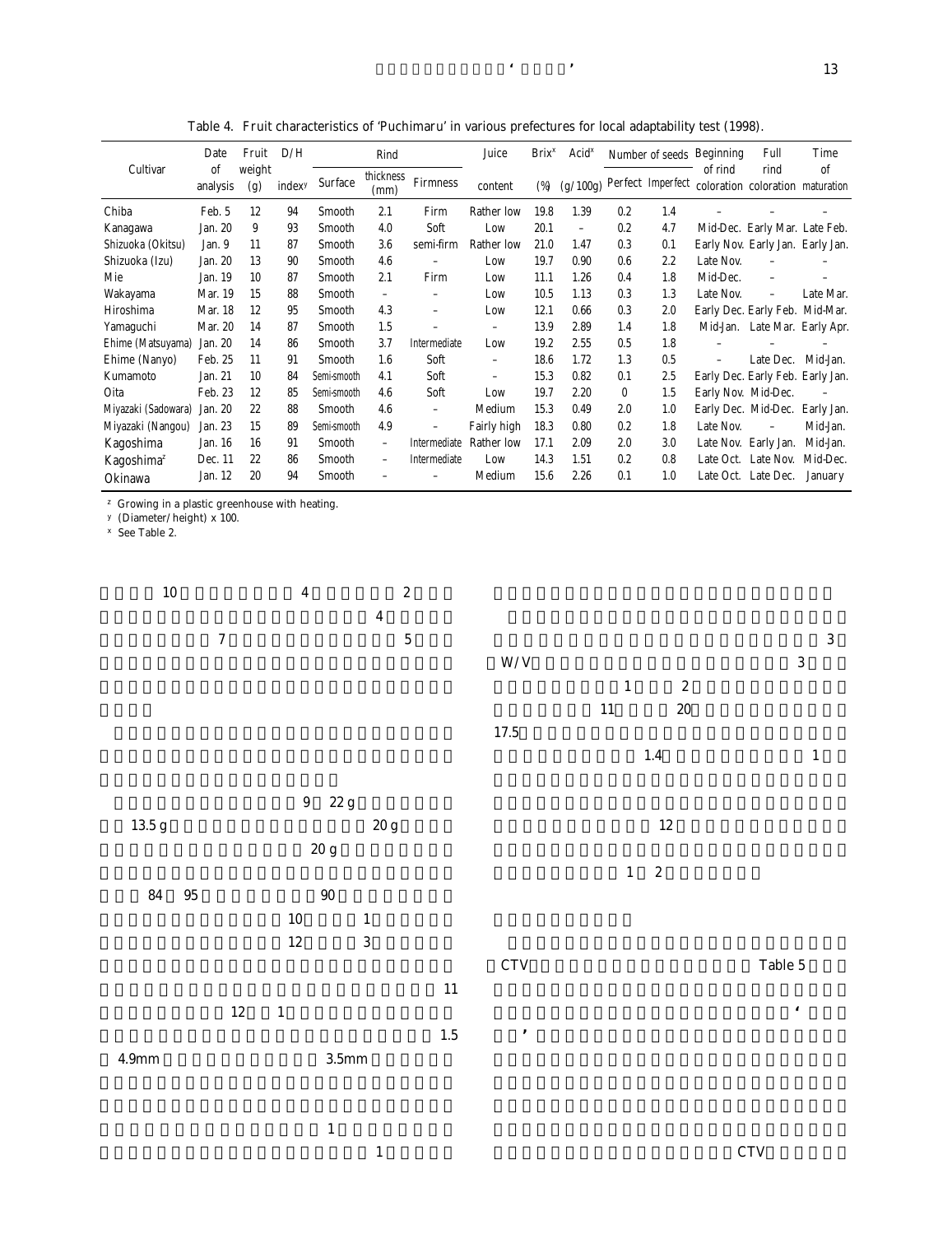|                       | Cultivar           |      | Degree of occurrence of diseases |      |      |      |  |  |  |  |  |
|-----------------------|--------------------|------|----------------------------------|------|------|------|--|--|--|--|--|
| <b>Desease</b>        |                    | 1993 | 1994                             | 1995 | 1996 | 1997 |  |  |  |  |  |
| Citrus scab           | Puchimaru          |      | $2.0^z$                          | 4.0  | 4.0  | 0.8  |  |  |  |  |  |
|                       | Dobashibeni unshiu |      |                                  | 16.0 | 52.0 | 57.6 |  |  |  |  |  |
| Citrus canker         | Puchimaru          | D    | D                                |      |      | Е    |  |  |  |  |  |
| Citrus tristeza virus | Puchimaru          |      | $0^x$                            | 16.0 | 34.0 | 46.7 |  |  |  |  |  |

Table 5. Resistance of 'Puchimaru' to citrus scab, citrus canker and citrus tristeza virus.

The data refer to the tests for the evaluation of disease resistance carried out at

Shizuoka Pref. Citrus Exp. Stn. (citrus scab), Kagoshima Fruit Tree Exp. Stn. (citrus canker),

and Ehime Fruit Tree Exp. Stn. (citrus tristeza virus).

<sup>z</sup> Disease seversity index:

(7 x leaf number of A)+(5 x leaf number of B)+(3 x leaf number of C)+(1 x leaf number of D)  $\rightarrow$  7 x total leaf number investigated

Degree of occurrence of scab: A=most severe, B=severe, C=moderate, D=slight, E=none.

<sup>y</sup> Degree of occurrence of canker: A=most severe, B=severe, C=moderate, D=slight, E=none.

x Rate of occurrence of stem pitting:

Rate of occurrence of securities.<br>  $\frac{(5 \times \text{twigs number of ++}) + (3 \times \text{twigs number of ++}) + (1 \times \text{twigs number of +})}{5 \times \text{total twigs number investigated}} \times 100$ 

Degree of occurrence of stem pitting: +++=severe, ++=moderate, +=slight, –=none.

 $\mathbf{CTV}$ 

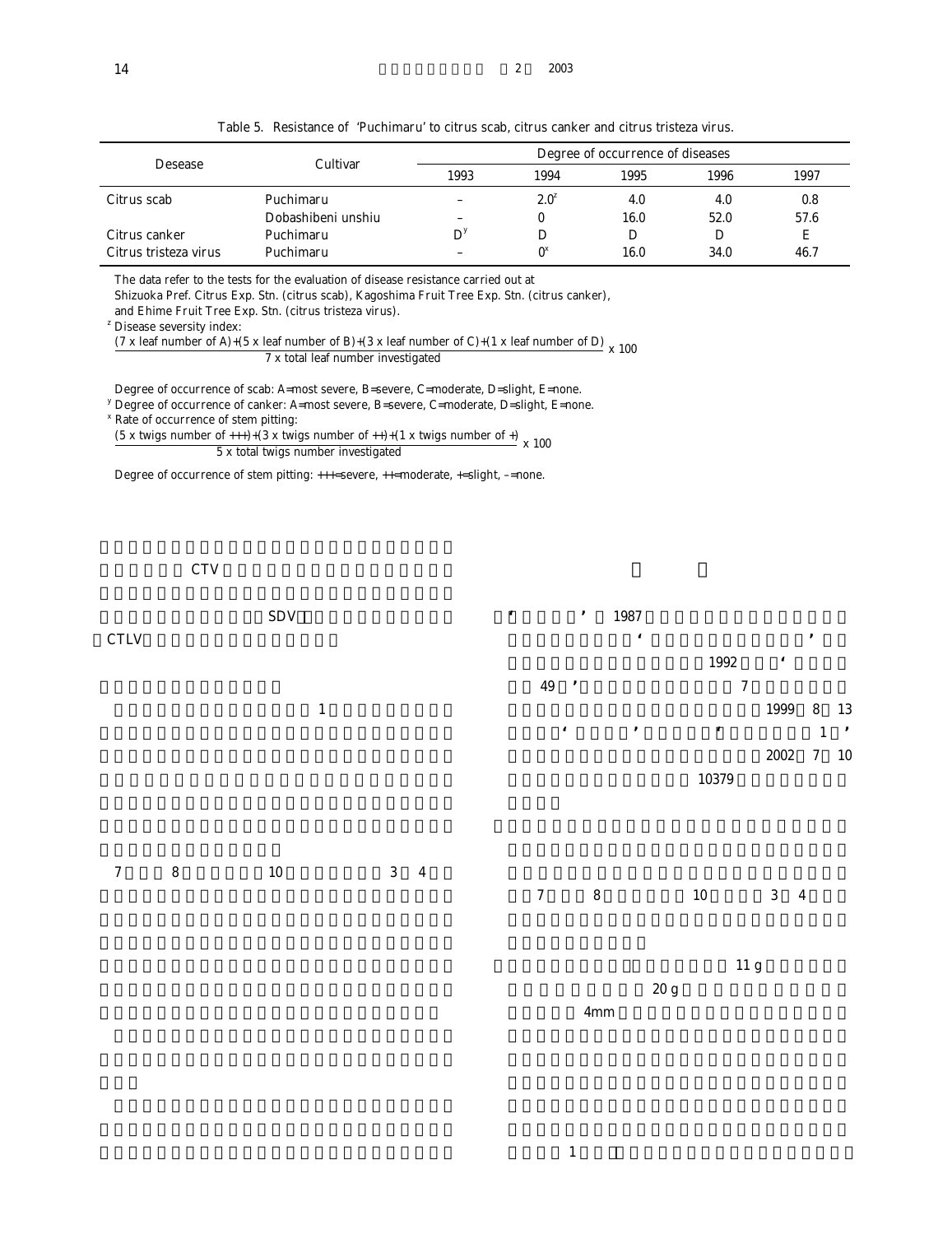|                  |    |   |         | 0.3        |        |              | 4          |                                                                 |                         |             |   |       |       |            |
|------------------|----|---|---------|------------|--------|--------------|------------|-----------------------------------------------------------------|-------------------------|-------------|---|-------|-------|------------|
|                  |    |   |         |            |        |              |            |                                                                 |                         | 1983        |   |       |       | $\epsilon$ |
|                  |    |   |         |            |        |              |            | ,                                                               |                         | $10 \t 1-9$ |   |       |       |            |
|                  |    |   |         |            |        |              | $\sqrt{5}$ |                                                                 |                         | 2001        |   | 11    |       |            |
|                  |    |   |         |            |        |              | 6          | Soost, R. K. and J. W. Cameron. 1981. 'Oroblanco', a triploid   |                         |             |   |       |       |            |
|                  |    |   |         |            |        |              |            | pummelo-grapefruit hybrid. Proc. Int. Soc. Citriculture. 59-60. |                         |             |   |       |       |            |
| $\mathbf{1}$     |    |   | 1989    |            | p22-30 |              | 7          | Soost, R. K. and J. W. Cameron. 1985. 'Melogold', a triploid    |                         |             |   |       |       |            |
|                  |    |   |         |            |        |              |            | pummelo-grapefruit hybrid. Hortscience. 20(6): 1134-1135.       |                         |             |   |       |       |            |
| $\boldsymbol{2}$ |    |   |         |            |        | 1997         | 8          |                                                                 |                         |             |   |       | 2002a |            |
|                  |    |   |         | $\epsilon$ |        | 5<br>$\cdot$ |            | $\epsilon$                                                      | $^\mathrm{^\mathrm{o}}$ | 71          | 1 | 218   |       |            |
|                  | 66 | 1 | 108-109 |            |        |              | 9          |                                                                 |                         |             |   | 2002b |       |            |
| 3                |    |   |         |            | 1998   |              |            |                                                                 |                         |             |   |       | 6     |            |

**学雑.**71**(別** 2 312

**間差異.園学雑.**67**(別** 2 108

**吉田ら:キンカン新品種'ぷちまる'** 15